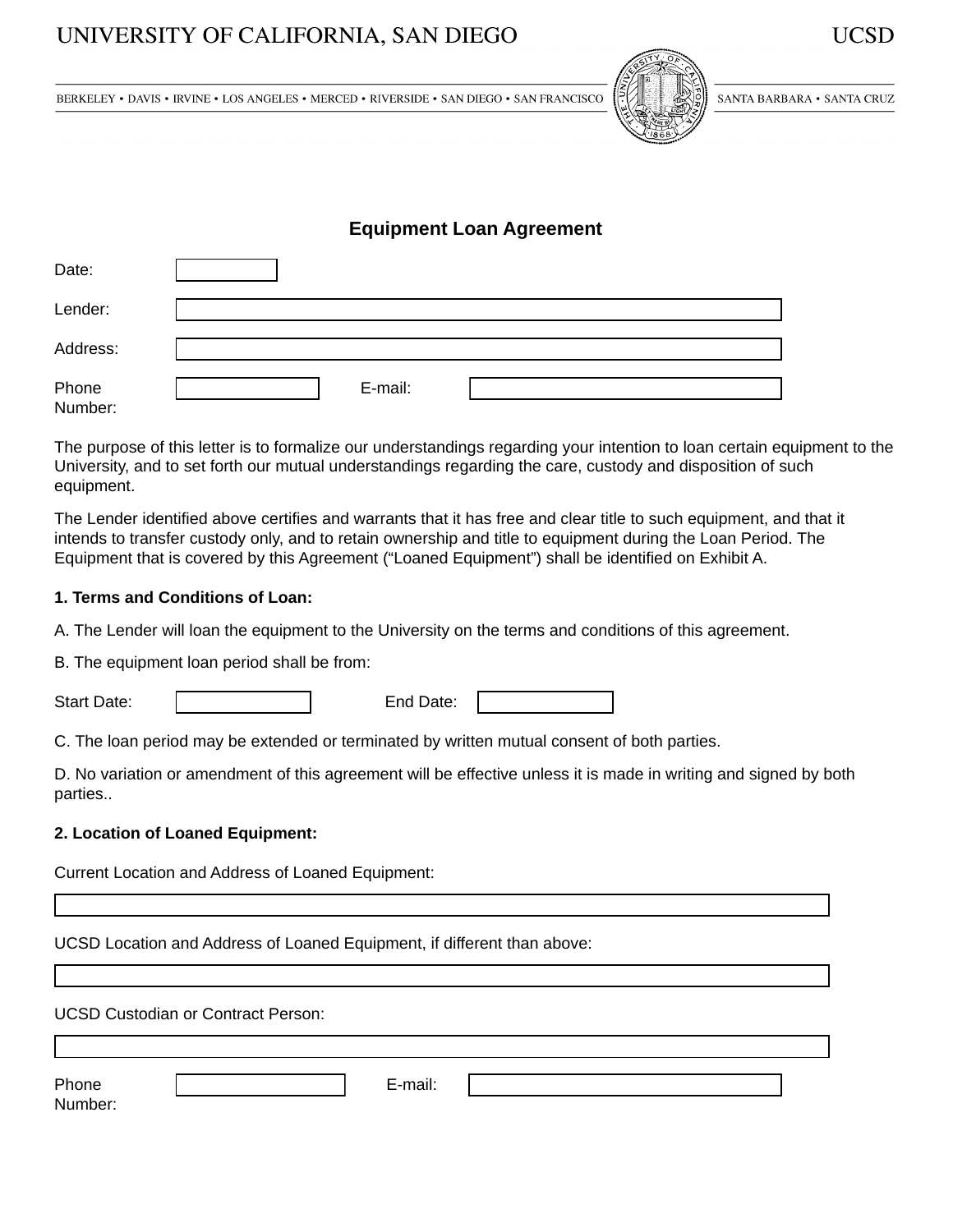# **3. Collection and Delivery of Equipment:**

The Loaned Equipment will be delivered to the University, at Lender's direction and expense, on the first day of the above loan period. At the end of the loan period, or any mutually agreed-upon extensions thereto, the Loaned Equipment will be returned to Lender by the University, or shipped to a non-UCSD facility, at Lender's direction and expense. Should Lender fail to provide shipping or other disposition instructions, the University may elect, at its sole option, to either abandon the equipment in place, or to ship and store the Loaned Equipment at a UCSD facility without further obligation to Lender for return or accounting. Notwithstanding the foregoing, the University shall give thirty (30) days prior written notice to Lender of the University's intent to retain custody, abandon or move Loaned Equipment to storage upon expiration or termination of this Agreement. The University is under no obligation to purchase Loaned Equipment as a result of this Agreement.

# **4. Payment:**

The equipment is being loaned free of charge.

# **5. Obligation of University:**

A. The University is not liable for loss or damage to the Loaned Equipment unless such loss or damage is caused by the intentional misconduct or negligence of the University, it's officers, agents or employees. The University shall defend, indemnify and hold Lender, it's officers, employees and agents harmless from and against any and all liability, loss, expense, attorney's fees, or claims for injury or damages arising out of the performance of this Agreement, but only in proportion to and to the extent such liability, loss, expense, attorney's fees, or claims for injury or damages are caused by or result from the negligent or intentional acts or omissions of University, it's officers, agents or employees.

B. The University is not obligated to maintain or repair the Loaned Equipment.

C. The University is under no obligation to furnish Lender with reports or other deliverables regarding the condition or use of the Loaned Equipment, provided however, that the University will, upon reasonable request, provide Lender with results of any University inventory or physical audits of Loaned Equipment. The University agrees to care for Loaned Equipment using the same degree of care the University exercises with regard to other equipment in the custody of the University.

D. The University will operate the Loaned Equipment in accordance with any operating instructions issued for it and for the purpose it was designed.

E. The Loaned Equipment will not be modified without first obtaining the Lender's written approval.

# **6. Obligations of Lender:**

A. Lender shall defend, indemnify and hold the University, it's officers, employees and agents harmless from and against any and all liability, loss, expense, attorney's fees, or claims for injury or damages to the Loaned Equipment arising out of the performance of this Agreement, but only in proportion to and to the extent such liability, loss, expense, attorney's fees, or claims for injury or damages are caused by or result from the negligent or intentional acts or omissions of vendor, it's officers, agents or employees.

B. Lender shall not use or cause to be used, or make public, the University name for any purpose, including, but not limited to, advertising, marketing, public disclosure or otherwise without the express written authorization of the University.

C. Lender shall provide the necessary information about training requirements for the correct use of the Loaned Equipment.

D. Lender shall provide the borrowing organization with operating, maintenance and servicing instructions as appropriate.

E. The University may notify Lender of any malfunction in the equipment for purpose of repair by Lender or their designated service personnel. When notified of such malfunction, Lender will, within a reasonable time, repair or contract for the repair of any malfunction.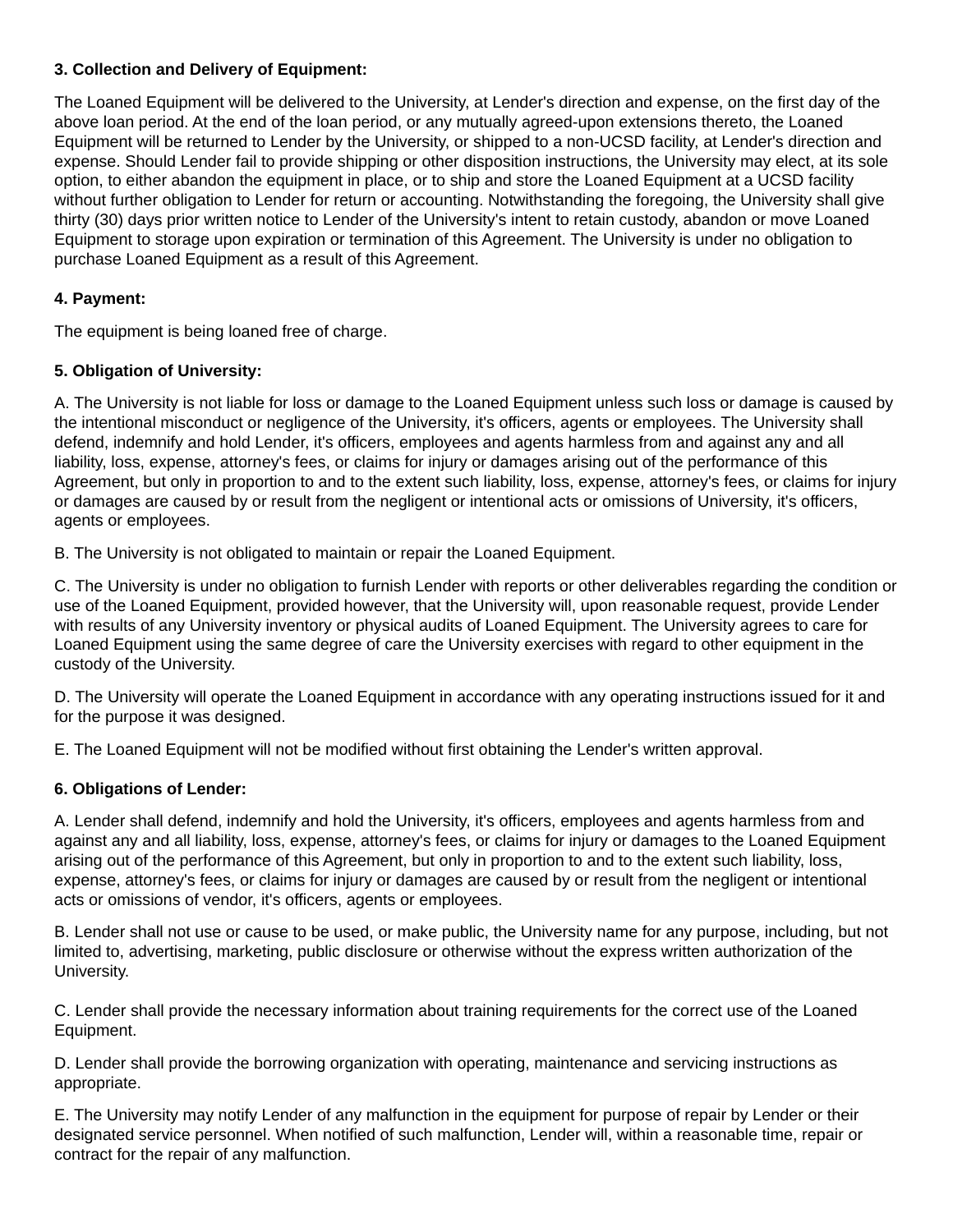### **7. Insurance:**

Each party shall obtain and maintain insurance, or self-insurance, sufficient to cover their respective responsibilities under this Agreement. If requested, each party agrees to provide evidence of such insurance to the other party via Certificate of Insurance or other acceptable documentation.

# **8. Termination:**

Either party may terminate this Agreement with or without cause, upon thirty (30) days prior written notice to the other party, such notice to request disposition instructions for continuing custody of the Loaned Equipment, or setting forth details regarding how the terminating party intends to dispose of Loaned Equipment in the absence of direction from the other party.

# **9. Force Majeure:**

In the event of a delay caused by inclement weather, fire, flood, strike or other labor dispute, acts of God, acts of Governmental officials or agencies, or any other cause beyond the control of either party, that party's performance is excused hereunder for the periods of time attributable to such a delay, which may extend beyond the time lost due to one or more of the causes mentioned above.

### **10. Entire Agreement:**

This Agreement sustains a binding agreement between parties, which establishes the terms and conditions of the loan and the related liability.

# **Accepted on behalf of Lender Accepted on behalf of the The Regents of the University of California, San Diego** Signature Signature Signature Signature Signature Print Name **Print Name** Title Title Date **Date Date Date Date Date Date**